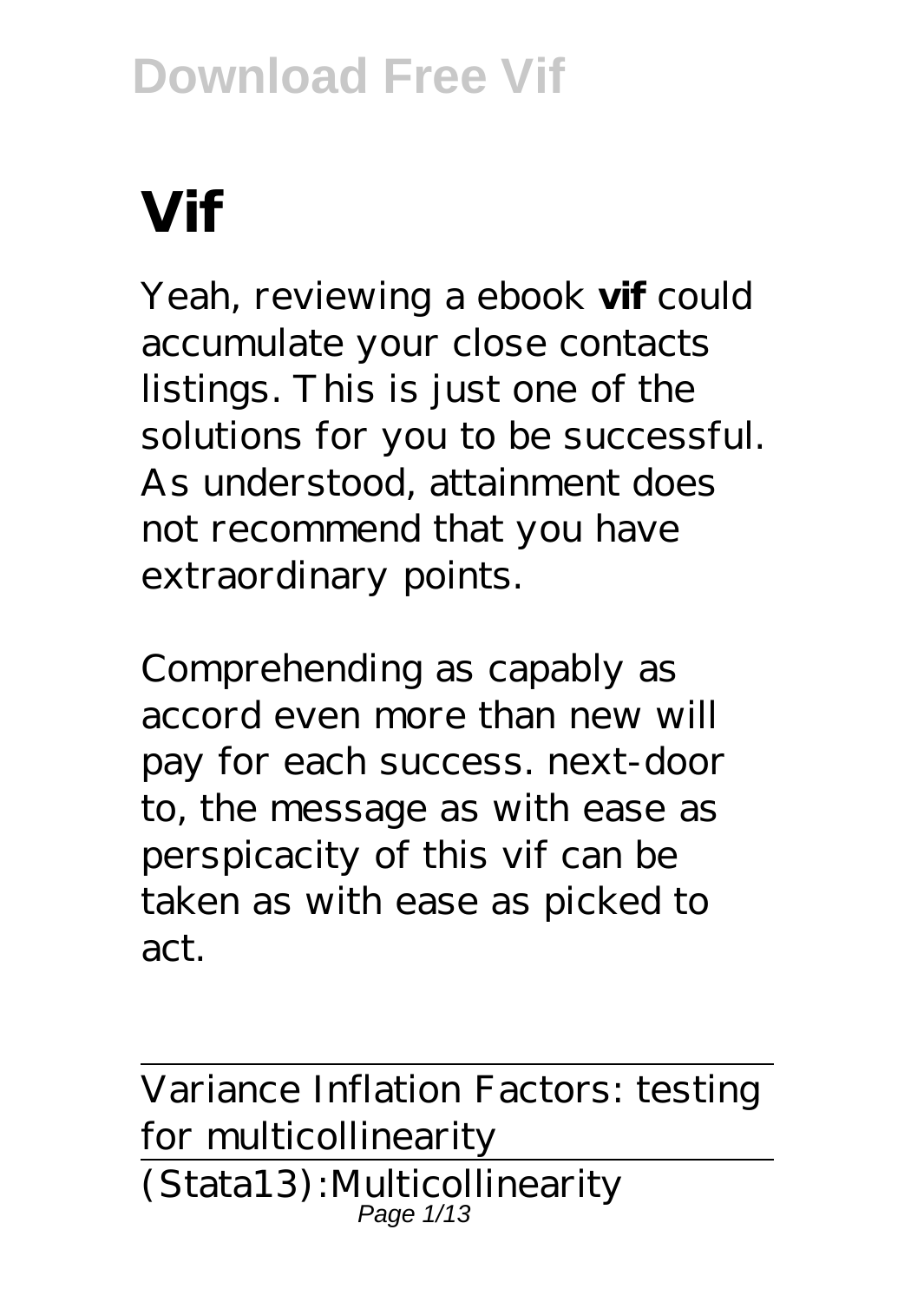Explained #vif #multicollinearity # regressors # standarderror How worrisome is your collinearity? Look at the VIF Rainy Night Coffee Shop Ambience with Relaxing Jazz Music and Rain Sounds - 8 Hours What is Multicollinearity?  $Extensive video + simulation!$ *SPSS: How to test multicollinearity in SPSS?* Variance Inflation Factor (VIF) for Detecting Multicolinearity in Python Lecture50 (Data2Decision) Detecting Multicollinearity *Muticolinearity in linear regression using Eviews: Variance Inflation Factor (VIF)* UN SECRET PEU CONNU POUR ÊTRE UNE FEMME SÉDUISANTE AUX YEUX D'UN HOMME Detecting Multicollinearity in SPSS

Anné e Passé e (2003 Remastered Page 2/13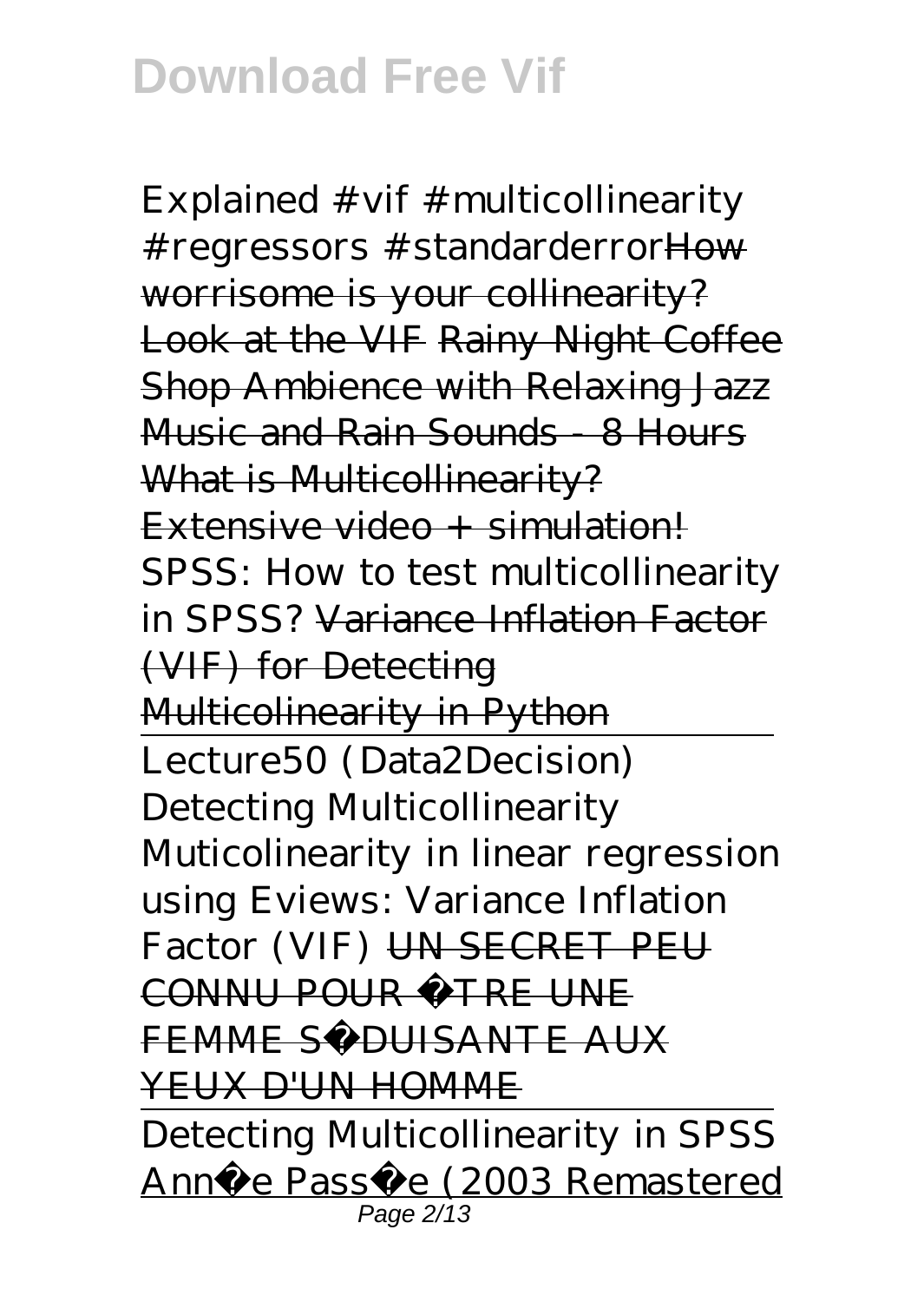Version) , 4th Book:Matins de Printemps: I.Premiers nids:Vif,... *SLIME BATH CHALLENGE!* **OFFICIAL MIRANDA SINGS LIPSTICK LINE!** Collage Artist Collinearity 1: What is it?**MONA LISA - La Joconde - Olivier Lemennicier Artiste peintre sur toile, Peinture Acrylique - Vidéo** Multicollinearity *Multicollinearity in Regression. Model One. Part 1 of 3. SPSS* **Multicollinearity and Regression. Model One. Part 1 of 3. EVIEWS Heteroskedasticity summary** Variance Inflation Factor Using Excel *Variation Inflation factor (vif) to check the severity of Multicollinearity Kaamelott Livre I - Tome 2 How to do Multicollinearity test ? # Tolerance test #VIF* THE BOOK OF PSALMS SLEEP WITH THIS ON!! Page 3/13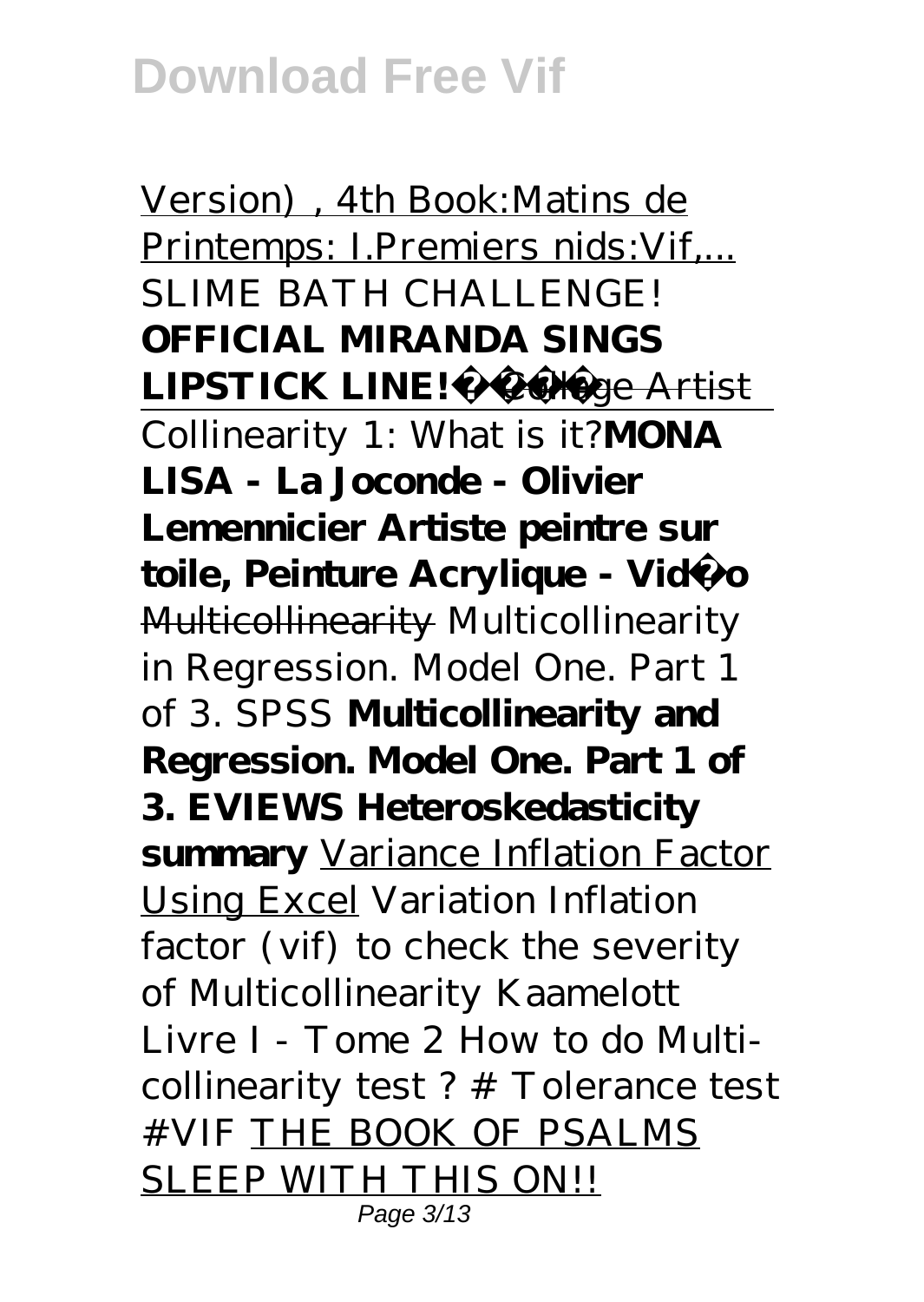TRUTHLIVES Muscle and Strength Training Pyramid Level 3 Progression (with VIF clarification) The Very Hungry Caterpillar - Animated Film Understanding and Identifying Multicollinearity in Regression using SPSS<del>Estudi 1, Maxime</del> Alphonse, 4. Très vif **Vif** Variance inflation factor (VIF) is used to detect the severity of multicollinearity in the ordinary least square (OLS) regression analysis. Multicollinearity inflates the variance and type II error. It makes the coefficient of a variable consistent but unreliable. VIF measures the number of inflated variances caused by multicollinearity.

#### **Variance Inflation Factor (VIF) -** Page 4/13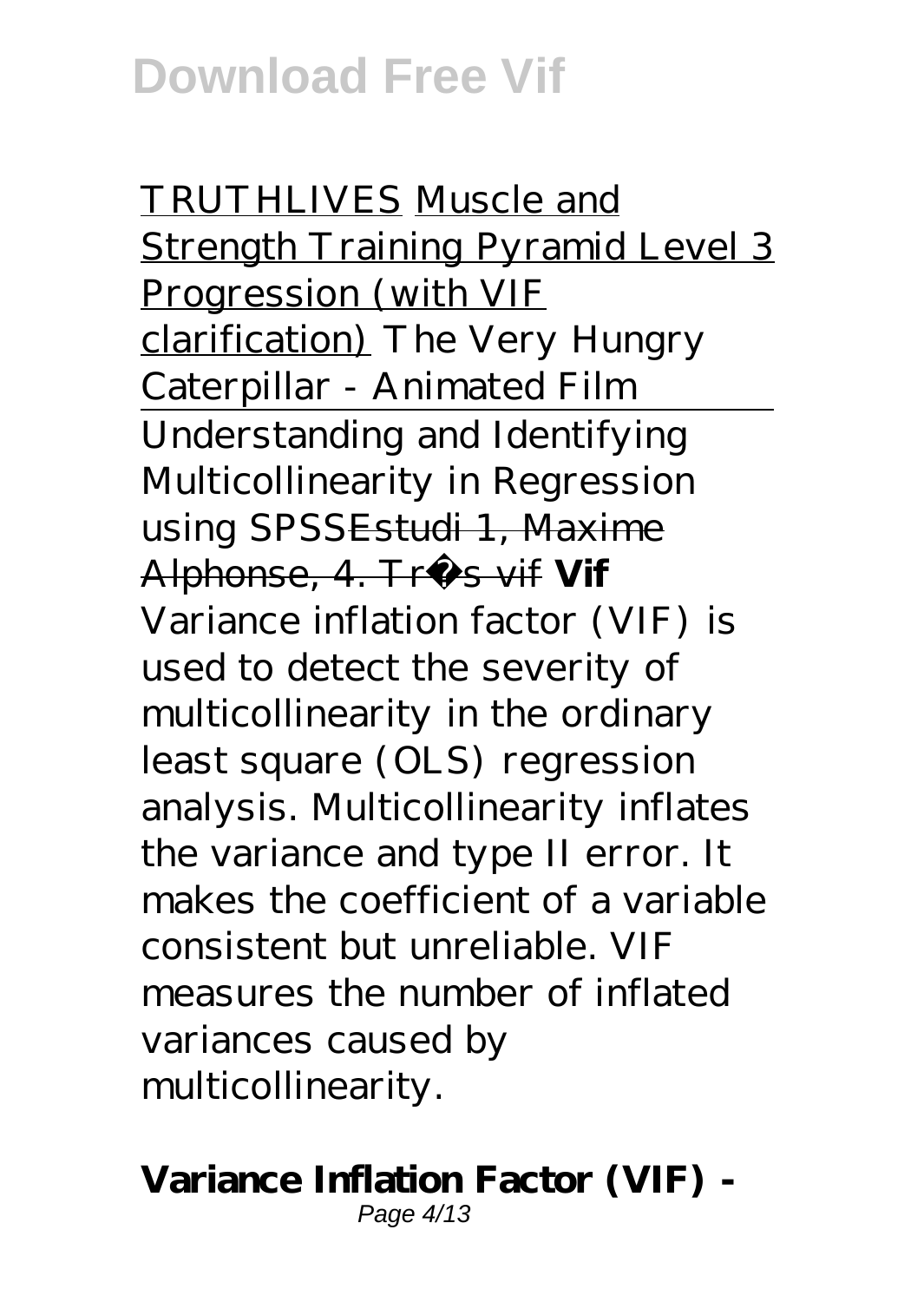#### **Overview, Formula, Uses**

In statistics, the variance inflation factor (VIF) is the quotient of the variance in a model with multiple terms by the variance of a model with one term alone. It quantifies the severity of multicollinearity in an ordinary least squares regression analysis. It provides an index that measures how much the variance (the square of the estimate's standard deviation) of an estimated regression ...

### **Variance inflation factor - Wikipedia**

Variance inflation factor (VIF) is a measure of the amount of multicollinearity in a set of multiple regression variables. Mathematically, the VIF for a regression model variable is equal Page 5/13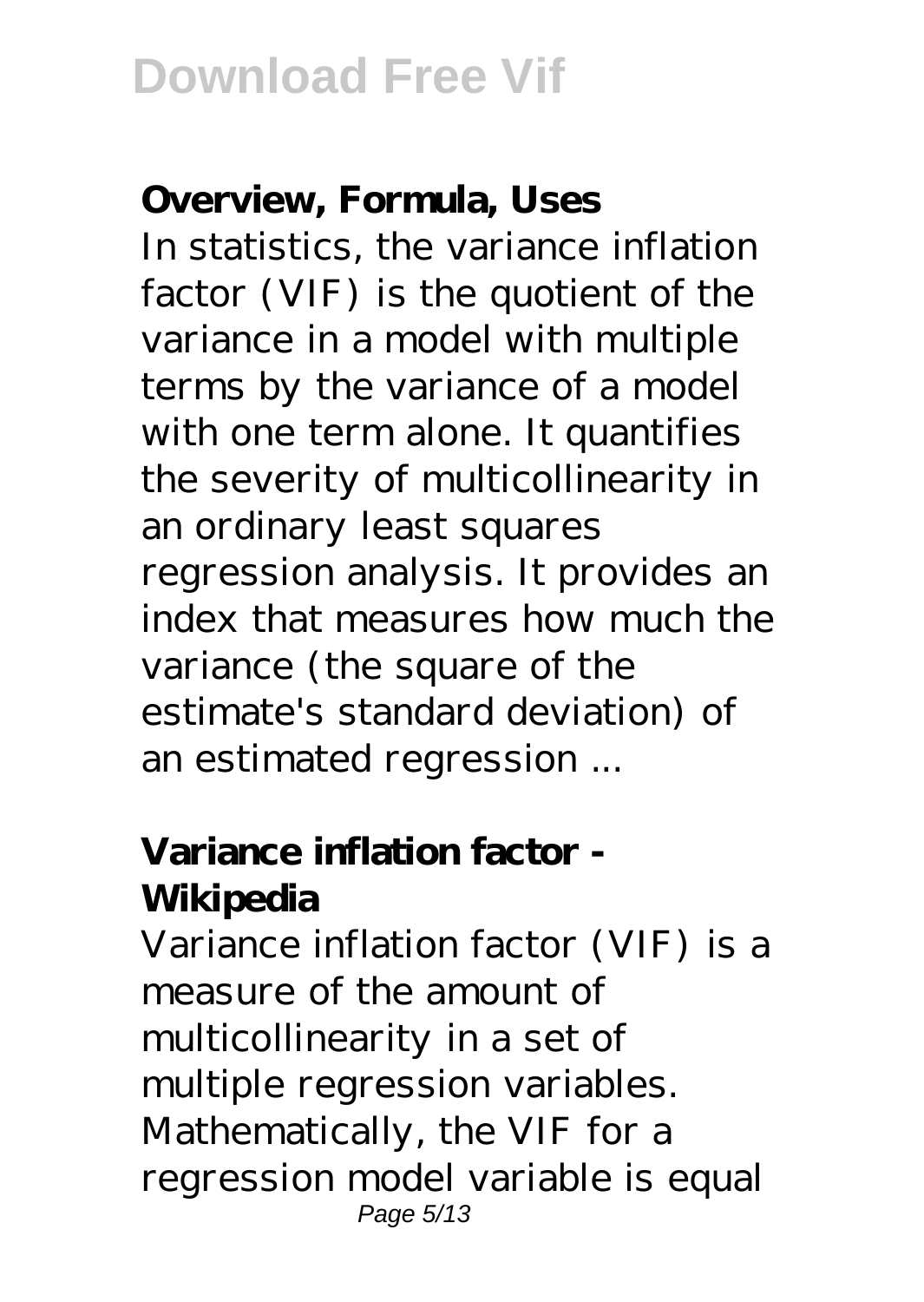to the...

### **Variance Inflation Factor (VIF) Definition**

VIF: Virtual Interface: VIF: Visiting International Faculty: VIF: Virtual Interrupt Flag: VIF: Vertical Integration Facility (rocket launching) VIF: Versicherung, Immobilien, Finanzierung (German: Insurance, Real Estate, Financing) VIF: Vå lerengens Idrettsforening (Oslo, Norway) VIF: Vanier Institute of the Family (Institut Vanier de la ...

#### **VIF - Definition by AcronymFinder**

VIF operates through the French Minitel system, a nationwide network of inexpensive terminals that the state-owned telephone Page 6/13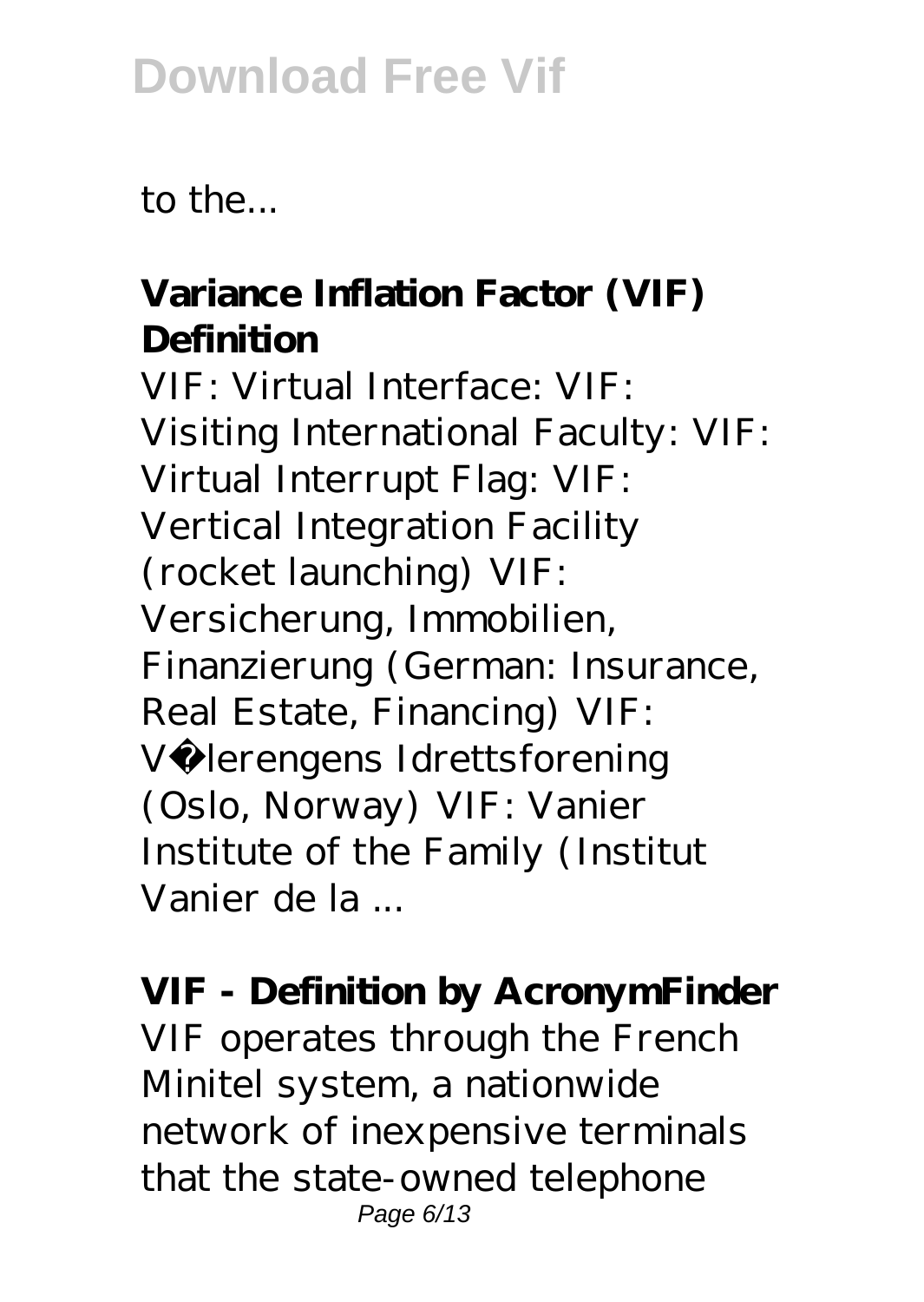company has given away to six million consumers and businesses as a replacement for printed phone books. Electronic distribution: a French model

### **VIF - What does VIF stand for? The Free Dictionary**

The variance inflation factor (VIF) quantifies the extent of correlation between one predictor and the other predictors in a model. It is used for diagnosing collinearity/multicollinearity. Higher values signify that it is difficult to impossible to assess accurately the contribution of predictors to a model. How the VIF is computed

#### **What are Variance Inflation Factors (VIFs)? | Displayr.com** Page 7/13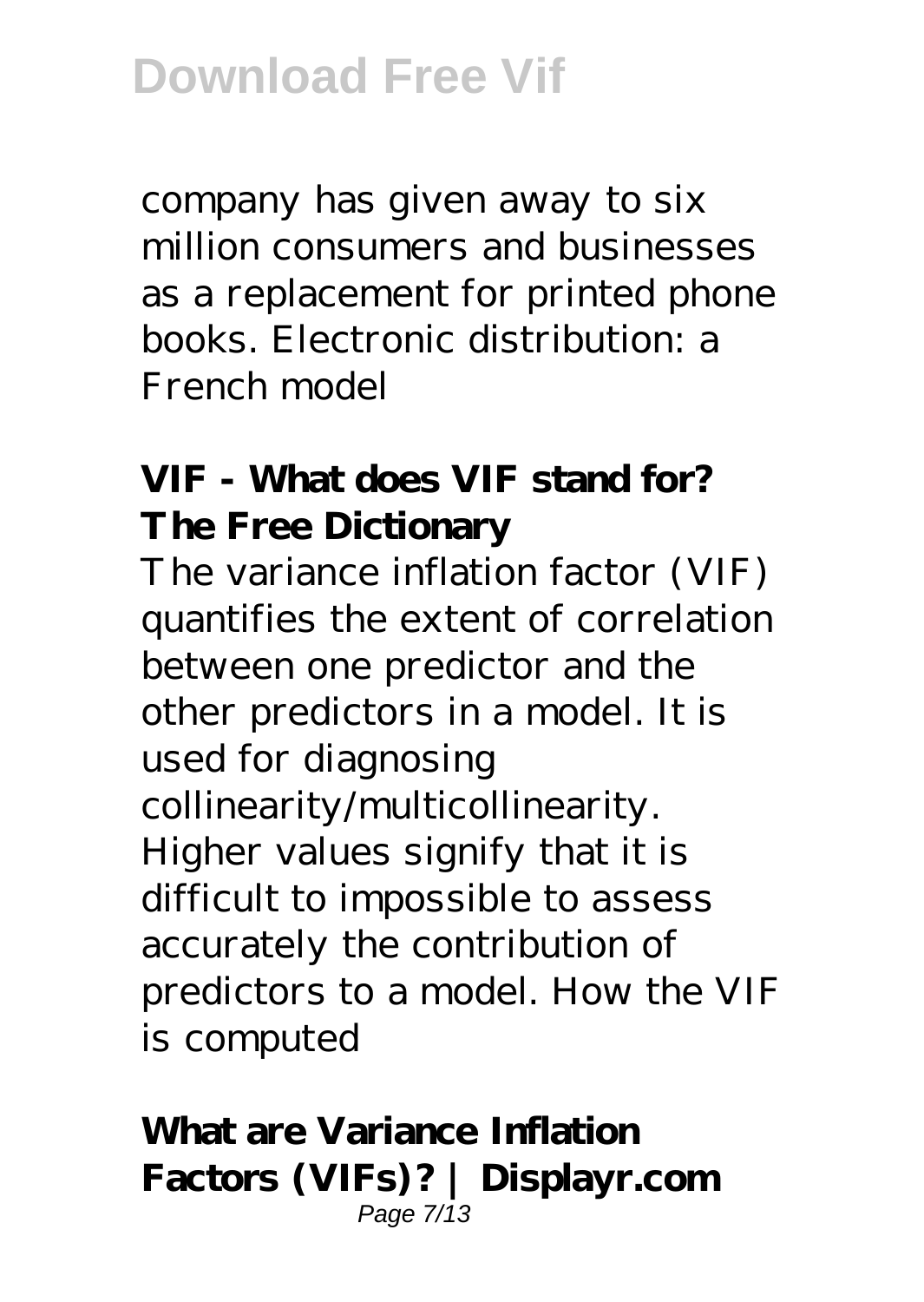Vif Corp. is a New York Domestic Business Corporation filed on July 21, 2008. The company's filing status is listed as Active and its File Number is 3698552. The Registered Agent on file for this company is Vif Corp. and is located at 6605 Woodhaven Blvd Bsmt Suite 5, Rego Park, NY 11374.

**Vif Corp. in Rego Park, NY | Company Information & Reviews** VIF Corp. Rego Park, New York 11374. Phone Locations Request Pre-Qual. Home Contact Us. Check out our feature story at TheBlueBook.com {Title} {Edition} Our Story Read More. Our main lines of business include: Pavers--Interlocking & Unit, Paving Contractors, Demolition Contractors. VIF Corp. has been Page 8/13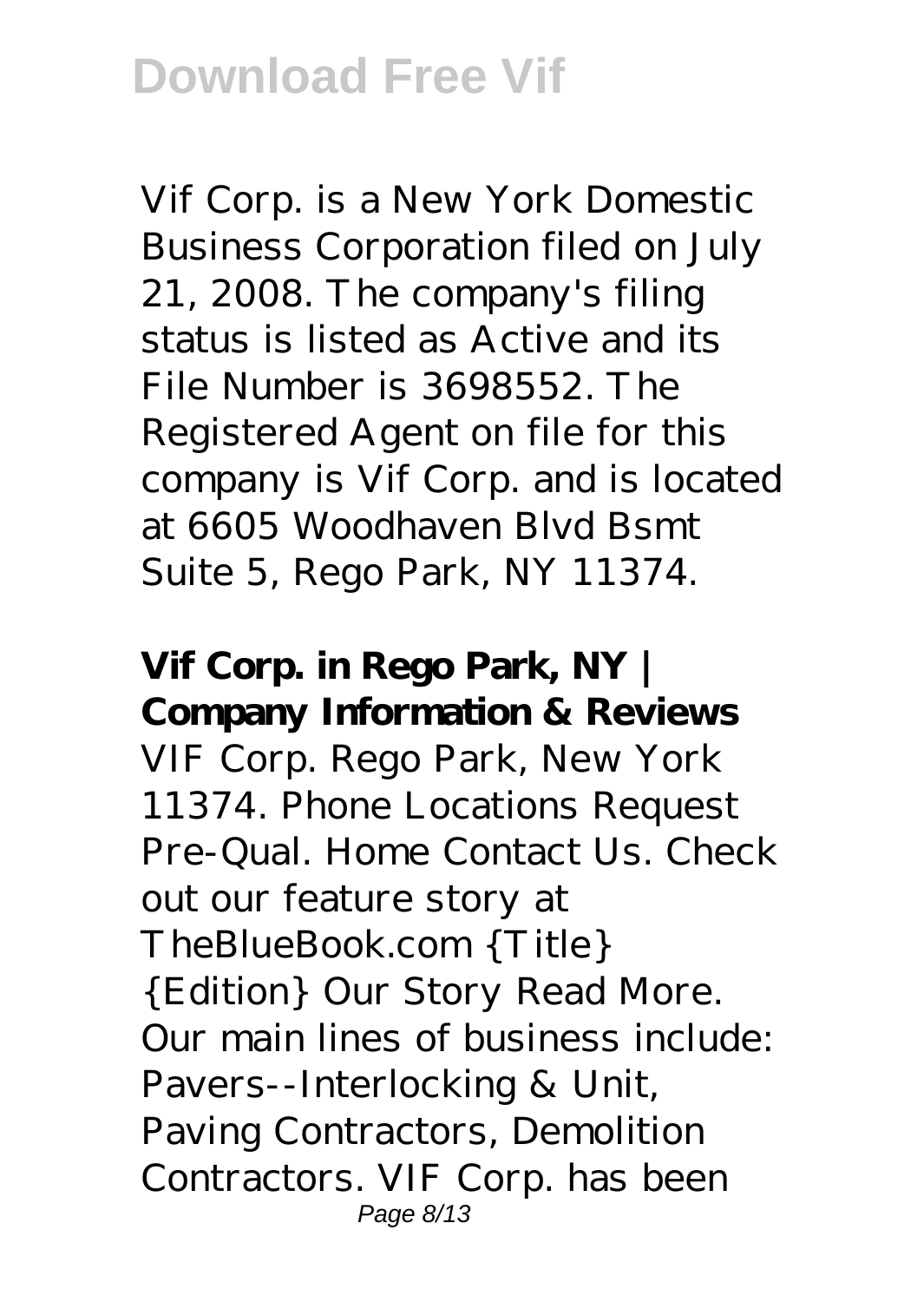listed in the Blue Book since 2013. ...

#### **VIF Corp. - Rego Park, New York | ProView**

Vif is a natural wine shop, restaurant and cafe located in the Fremont neighborhood of Seattle, Washington. Vif offers coffee from Olympia Roasting Company and a wide selection of Natural Wines. Vif has a full menu of house-made food and pastries using locally sourced produce, seasonally based menu

### **Vif wine | coffee**

© VIF-Internet 2075 Bl Robert Bourassa #400 Montreal QC H3A 2L1 514-353-9988 - 1-888-321-3737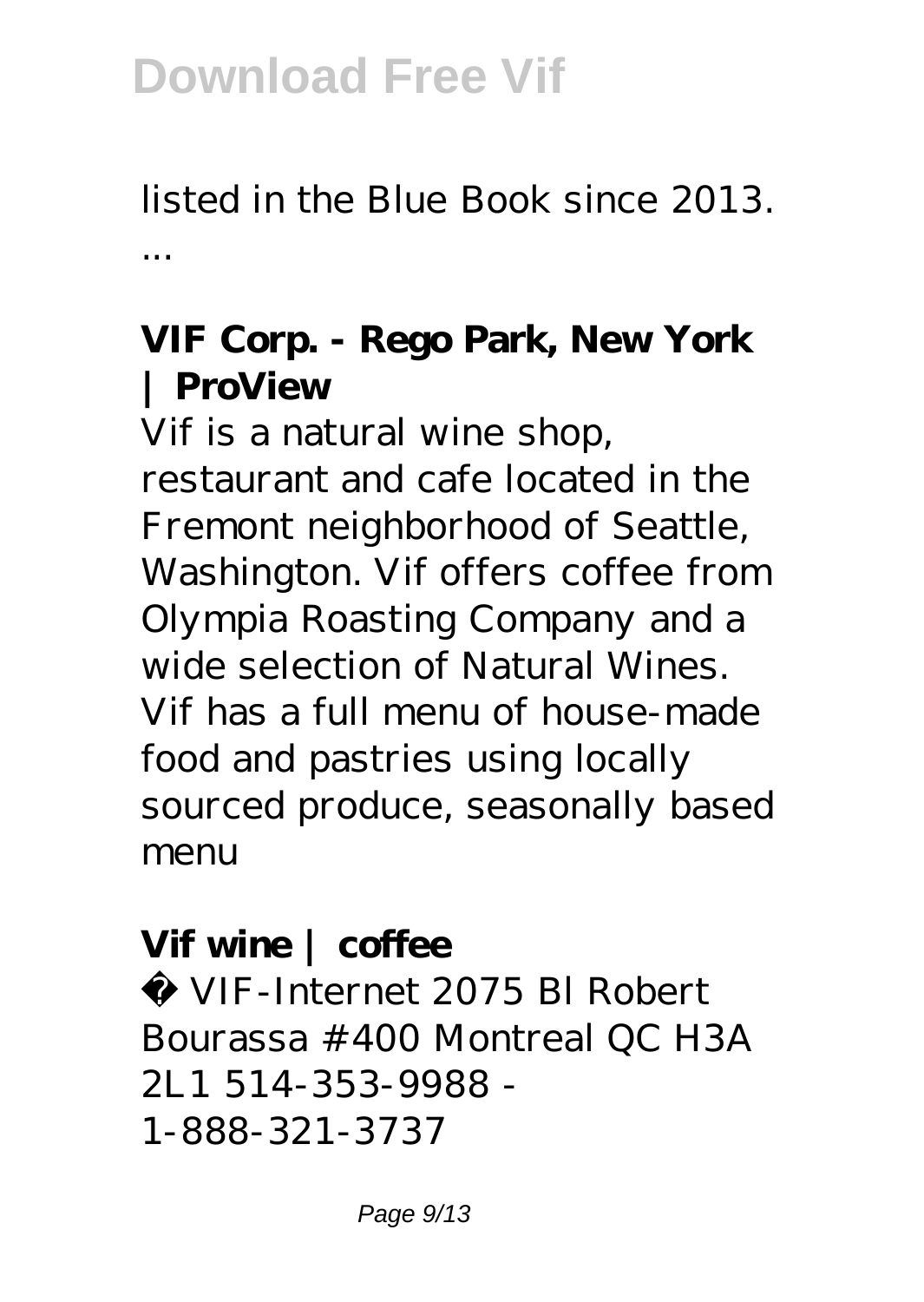#### **VIF-Internet**

VIF score of an independent variable represents how well the variable is explained by other independent variables. R^2 value is determined to find out how well an independent variable is described by the other independent variables. A high value of R^2 means that the variable is highly correlated with the other variables.

### **Multicollinearity | Detecting Multicollinearity with VIF**

Multicollinearity is a problem that occurs with regression analysis when there is a high correlation of at least one independent variable with a combination of the other independent variables. In...

#### **Multicollinearity issues: is a value** Page 10/13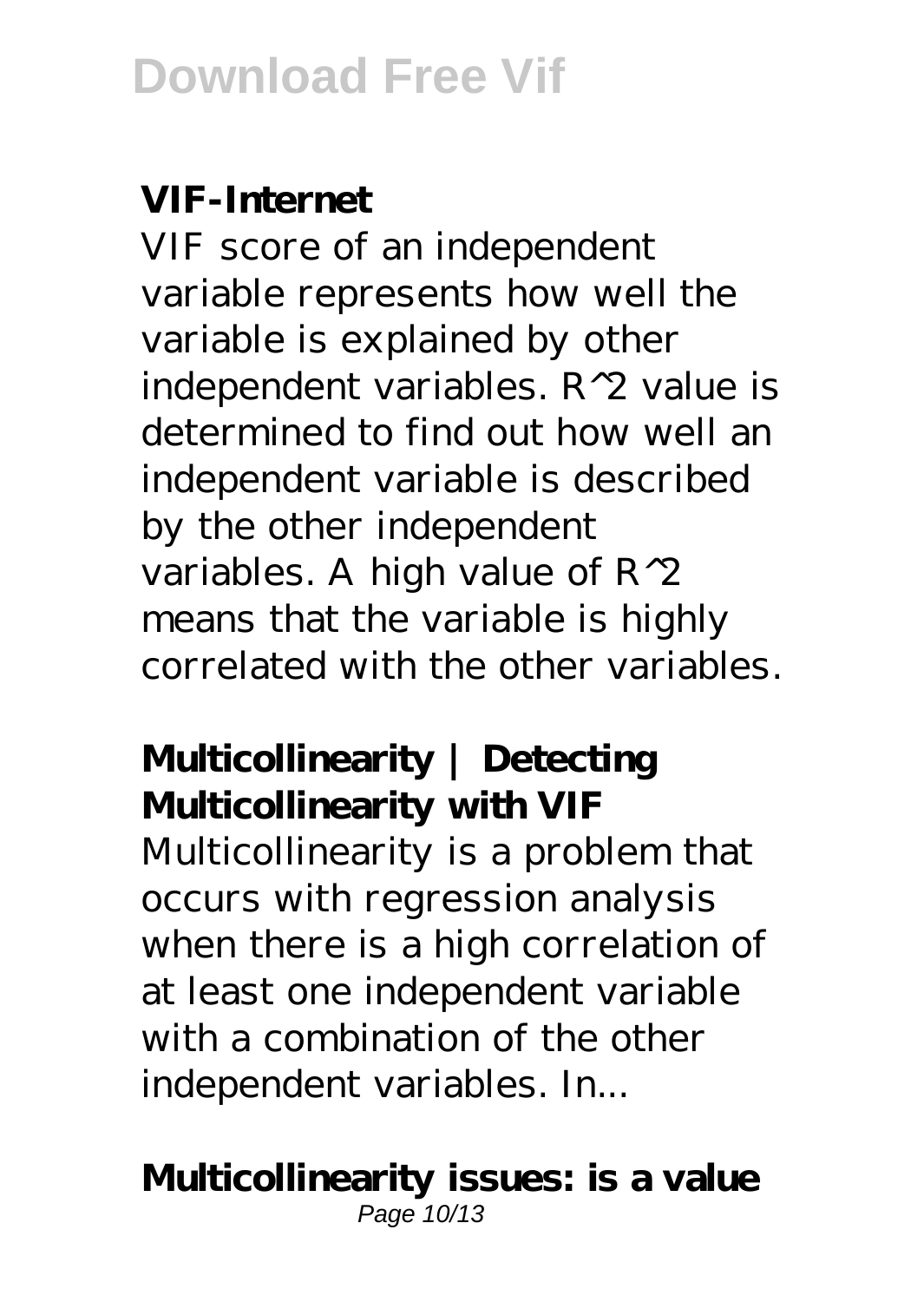### **less than 10 ...**

Calculates variance-inflation and generalized variance-inflation factors for linear, generalized linear, and other models.

### **vif function | R Documentation**

vif translate: lively, intense, vivid, abrupt, sharp, spry, bright, brisk, colourful, colorful, frisky, lively…. Learn more in the Cambridge French-English Dictionary.

### **vif | translate French to English: Cambridge Dictionary** Only in New York, Find More funny GIFs on GIF-VIF

### **Only in New York, funny GIFs - Gifvif**

The VIF for predictor i is  $1/(1 -$ R i 2), where R i 2 is the R 2 from Page 11/13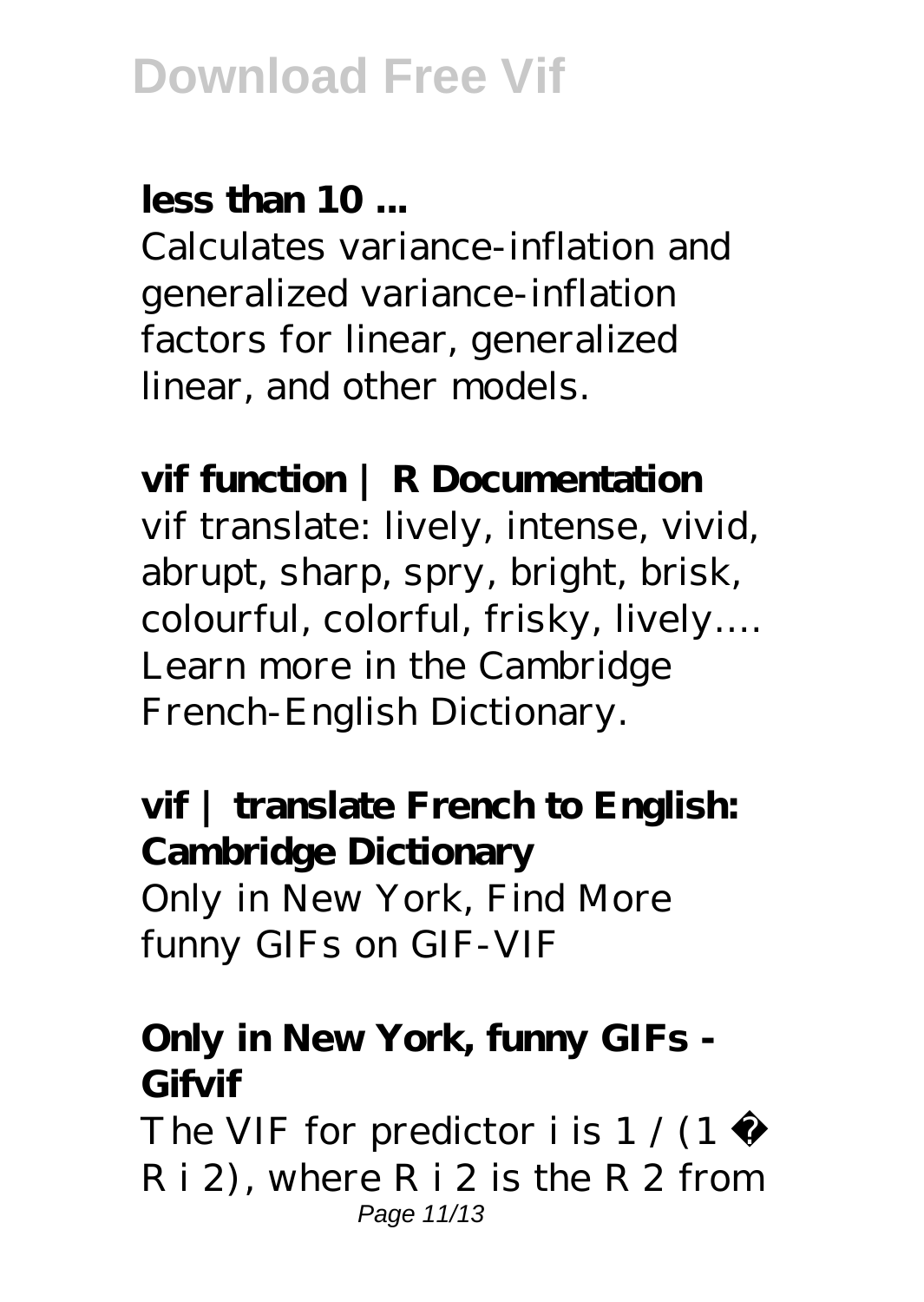a regression of predictor i against the remaining predictors. If R i 2 is close to 1, this means that predictor i is well explained by a linear function of the remaining predictors, and, therefore, the presence of predictor i in the model is redundant.

#### **vif function | R Documentation**

Vif is a commune in the Isère department in southeastern France. The town hosts the Champollion Museum. Closed for work, it must reopen in July 2020. Population. Historical population; Year Pop.  $\pm$  % 1793:

#### Vif, Isère - Wikipedia

New York, Find More funny GIFs on GIF-VIF